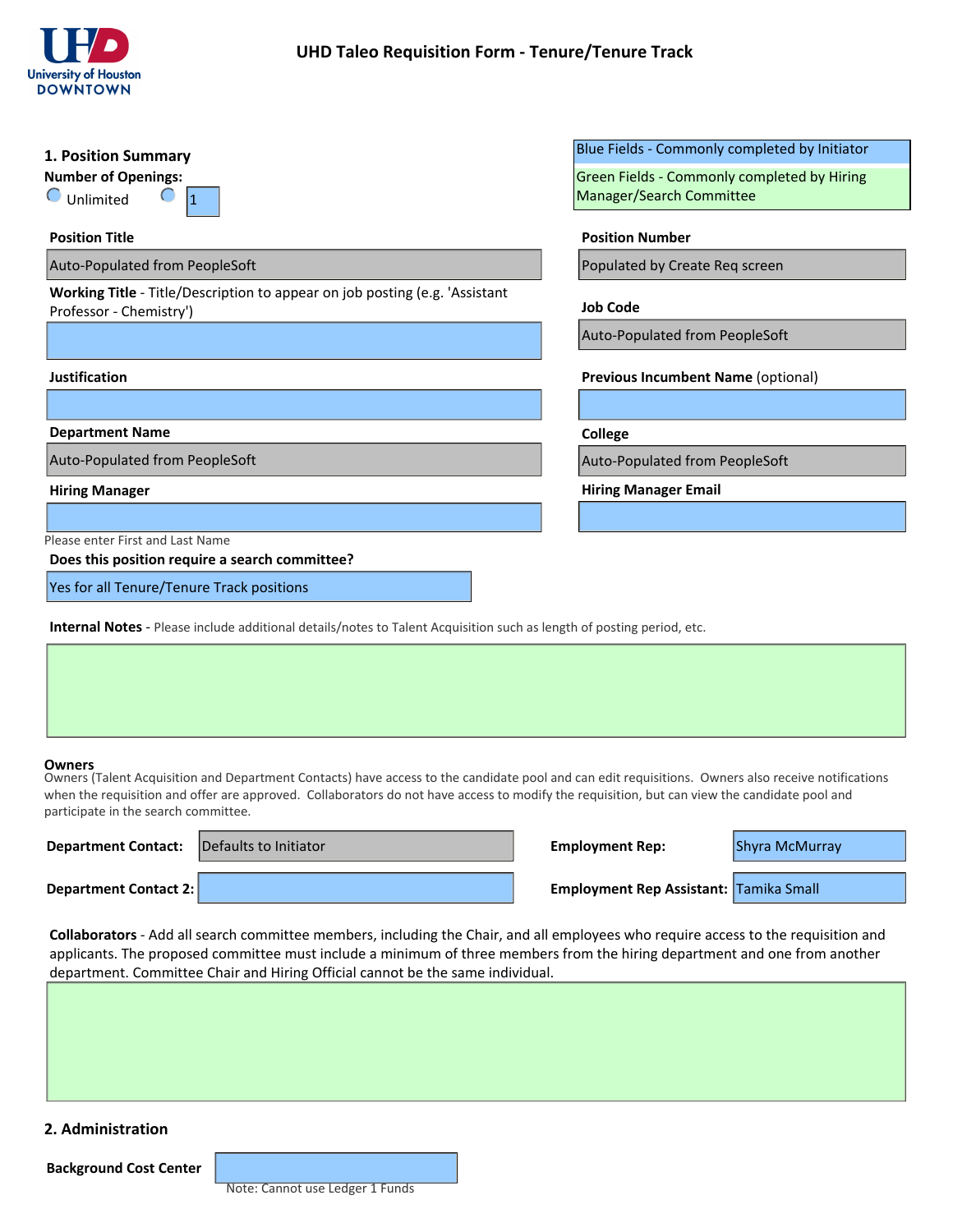

**Notes to Applicant** - Additional information not part of the job description or qualifications visible to applicants.

# **3. Position Description/Qualifications**

# **Description**

Non-editable default PeopleSoft description. This is not used by UHD and is not visible to applicants.

### **Qualifications**

Non-editable default PeopleSoft qualifications. This is not used by UHD and is not visible to applicants.

### **Job Description**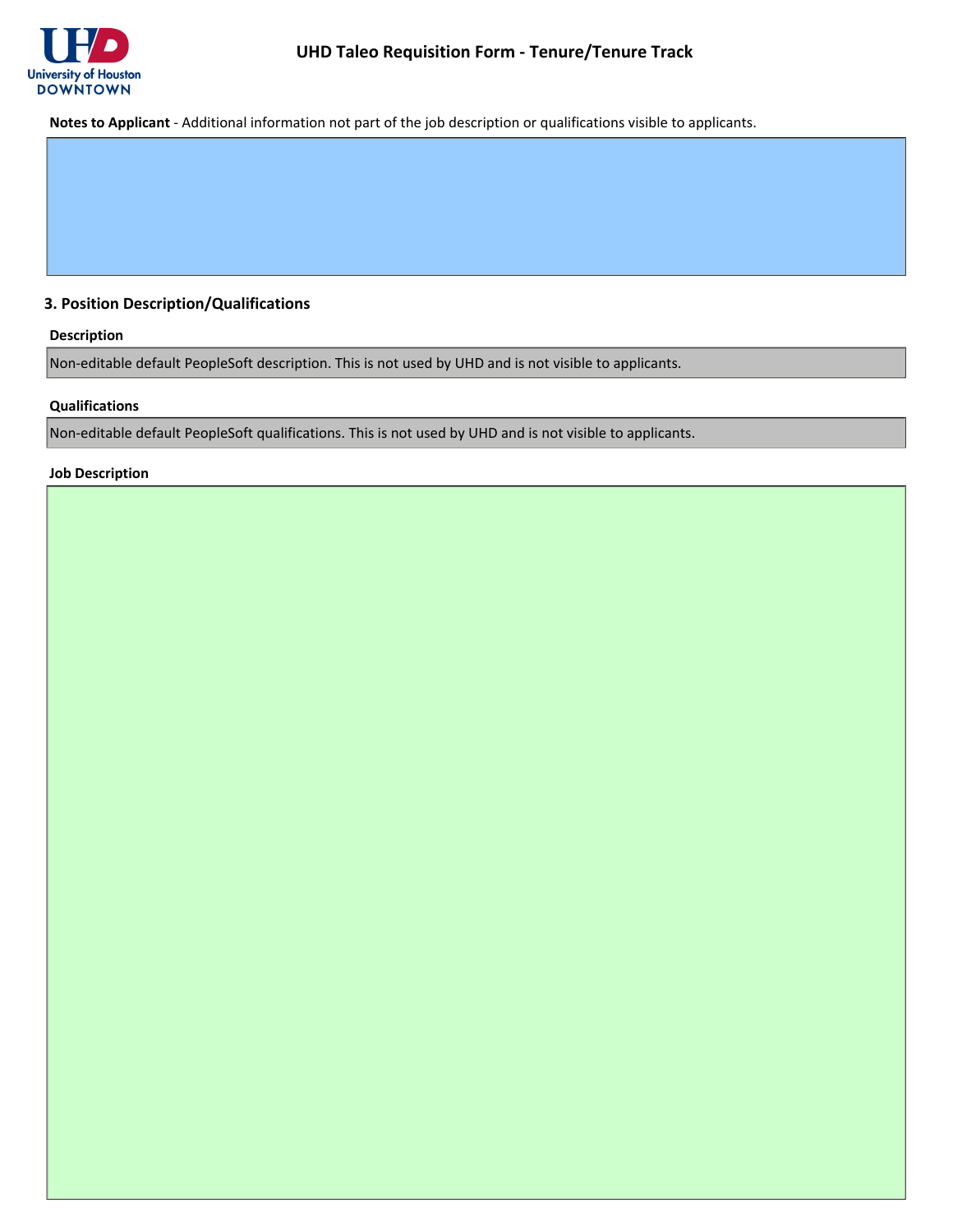

**Qualifications**\_ **(**Must provide job-related preferred qualifications in addition to required qualifications.)

**Required Attachments by Candidate** (select all that apply)

- Resume
- **Curriculum Vitae**
- Cover Letter/Letter of Application
- Letters of Recommendation
- **Unofficial Transcripts**
- $\Box$  DD 214

# **4. Job Information**

#### **Profile**

### **Employee Status**

 $Regular/Benefits$ 

**Tenure Classification**

Tenured or Tenure Track

- **Writing Samples**
- Teaching Philosophy or Statement
- Research Statement
- **Publications**
- Evidence of Effective Teaching
- **Portfolio**

| <b>Schedule</b>  |
|------------------|
| <b>Full-time</b> |